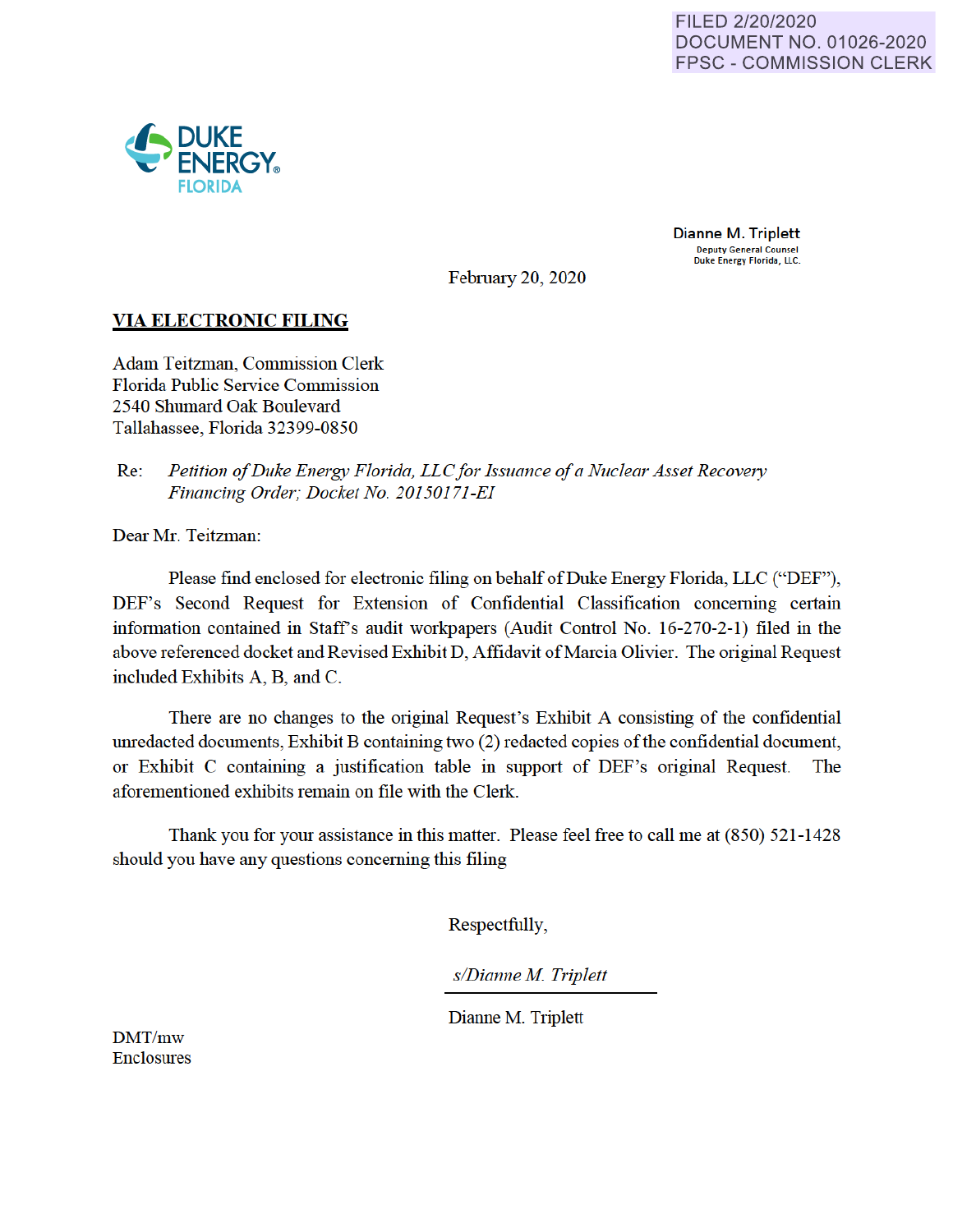### **BEFORE THE FLORIDA PUBLIC SERVICE COMMISSION**

In re: Petition of Duke Energy Florida, Inc. For Approval to Include In Base Rates the Revenue Requirement for the CR3 Regulatory Asset Docket No. 150148-EI

In re: Petition of Duke Energy Florida, Inc. For Issuance of a Nuclear Asset Recovery Financing Order

Docket No. 150171-EI

Submitted for Filing February 20, 2020

# **DUKE ENERGY FLORIDA, LLC'S SECOND REQUEST FOR EXTENSION OF CONFIDENTIAL CLASSIFICATION**

Duke Energy Florida, LLC, ("DEF" or "Company"), pursuant to Section 366.093, Florida Statutes (F.S.), and Rule 25-22.006, Florida Administrative Code (F.A.C.), hereby submits its Second Request for Extension of Confidential Classification of certain information provided to the Florida Public Service Commission ("FPSC" or "Commission") Staff ("Staff") during the FPSC's Audit of actual up-front bond issuance costs in the above-referenced DEF dockets (Audit Control No. 16-270-2-1), including portions of DEF's Responses to Audit Document Requests, specifically certain information contained in Staff's audit workpapers (Document No. 08722-16). In support of this Request, DEF states as follows:

1. On November 23, 2016, DEF filed a Request for Confidential Classification of information contained in Staff's audit workpapers concerning actual up-front bond issuance costs (Audit Control No. 16-270-2-1). The Commission granted DEF's Request for Confidential Classification in Order No. PSC-2017-0050-CFO-EI, dated February 10, 2017.

2. On August 9, 2018, DEF filed its First Request for Extension of Confidential Classification. The Commission granted DEF's First Request for Confidential Classification in Order No. PSC-2018-0443-CFO-EI, dated August 30, 2018. The period of confidential treatment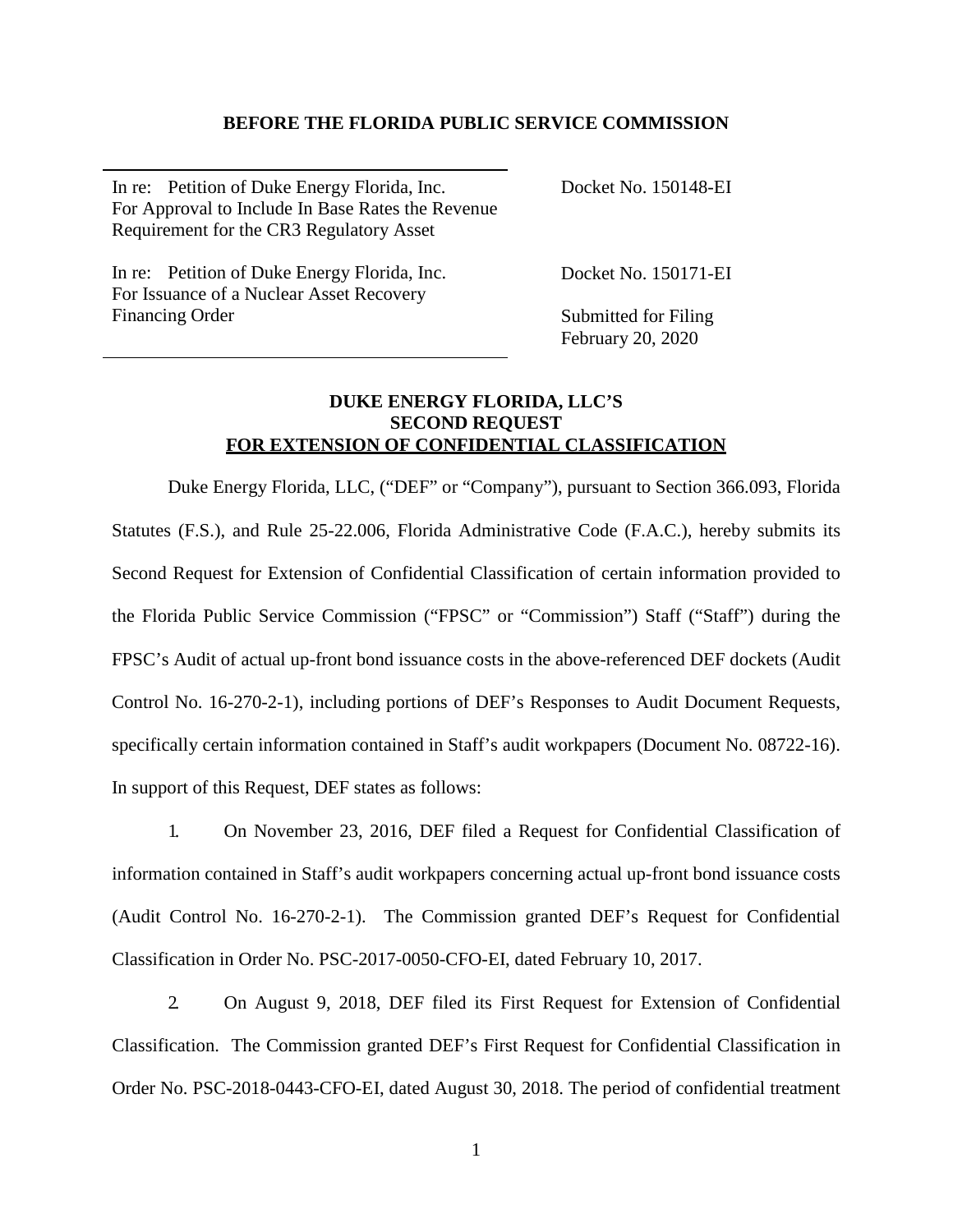granted by that order will expire on February 28, 2020, therefore, this request is timely.

3. The above-referenced audit workpapers were granted confidential classification because they contain proprietary and confidential business information which the Company does not disclose to the public, including sensitive business information, such as contractual, financial, vendor and employee information, the disclosure of which would harm the Company's competitive business interests and, in many cases, would violate contractual confidentiality clauses. The Company continues to treat the information contained in the audit workpapers as confidential and does not disclose it to the public. The information continues to warrant treatment as "proprietary confidential business information" within the meaning of Section 366.093(3), F.S. Accordingly, DEF is filing its Second Request for Extension of Confidential Classification.

4. DEF submits that the confidential information contained in confidential Exhibit A to the November 23, 2016 Request continues to be "proprietary confidential business information" within the meaning of section 366.093(3), F.S. and continues to require confidential classification. *See* Affidavit of Marcia Olivier at ¶¶ 3-5, attached as Revised Exhibit "D". This information is intended to be and is treated as confidential by the Company. The information has not been disclosed to the public. Pursuant to section 366.093(1), F.S., such materials are entitled to confidential treatment and are exempt from the disclosure provisions of the Public Records Act. *See* Affidavit of Marcia Olivier ¶ 5.

5. Nothing has changed since the issuance of Order No. PSC-2018-0443-CFO-EI, to render the information stale or public such that continued confidential treatment would not be appropriate. Id. Upon a finding by the Commission that this information continues to be "proprietary confidential business information," it should continue to be treated as such for an

2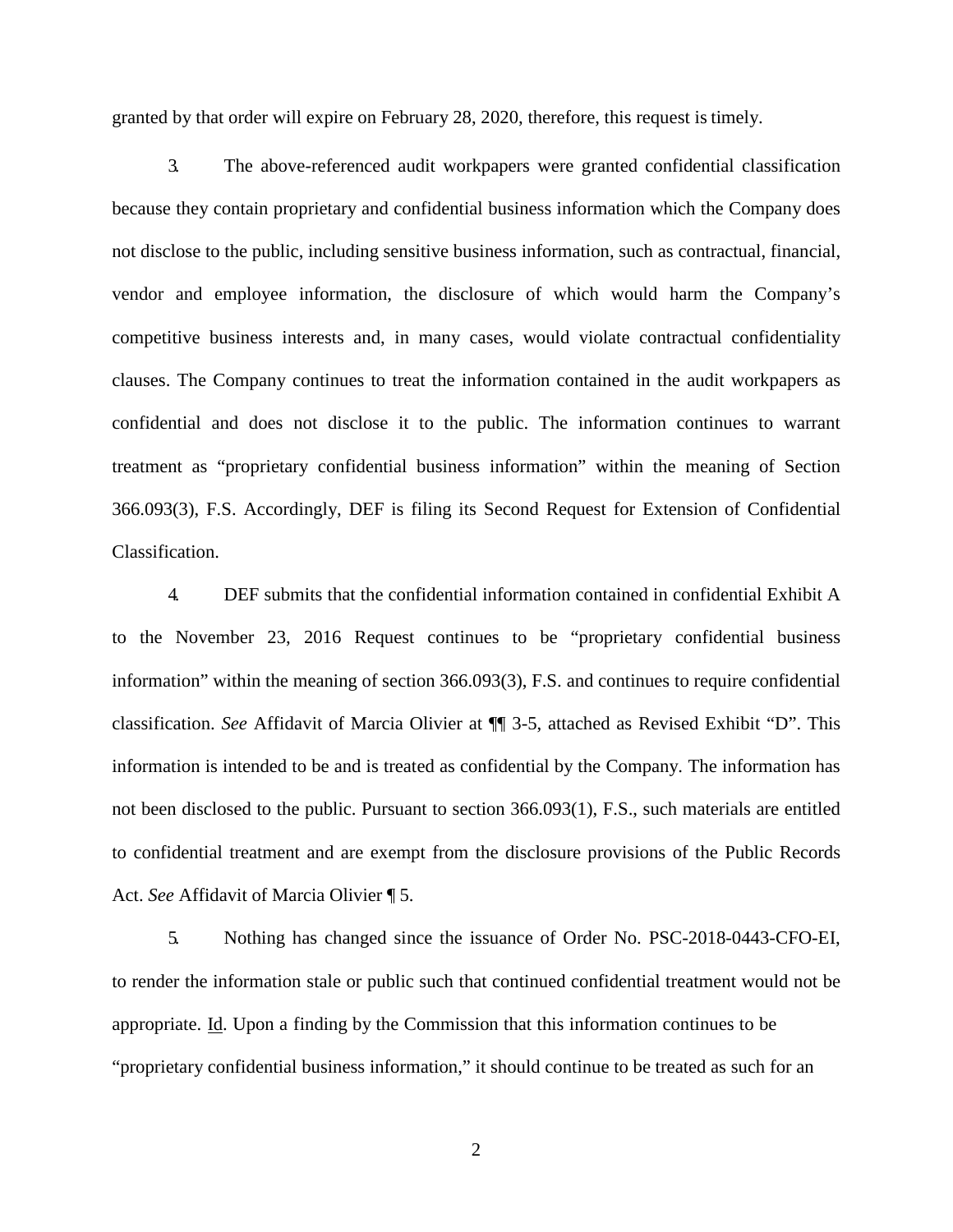additional period of at least 18 months and should be returned to DEF as soon as the information

is no longer necessary for the Commission to conduct its business. See §366.093(4), F.S.

WHEREFORE, for the foregoing reasons, DEF respectfully requests that that this

Second Request for Extension of Confidential Classification be granted.

RESPECTFULLY SUBMITTED this 20<sup>th</sup> day of February, 2020.

*s/ Dianne M. Triplett* 

## **DIANNE M. TRIPLETT**

Deputy General Counsel 299 First Avenue North St. Petersburg, FL 33701 T: 727-820-4692 F: 727-820-5041 Email: Dianne.Triplett@duke-energy.com

#### **MATTHEW R. BERNIER**

 Associate General Counsel 106 East College Avenue, Suite 800 Tallahassee, Florida 32301 T: 850-521-1428 F: 727-820-5519 Email: Matthew.Bernier@duke-energy.com

Attorneys for Duke Energy Florida, LLC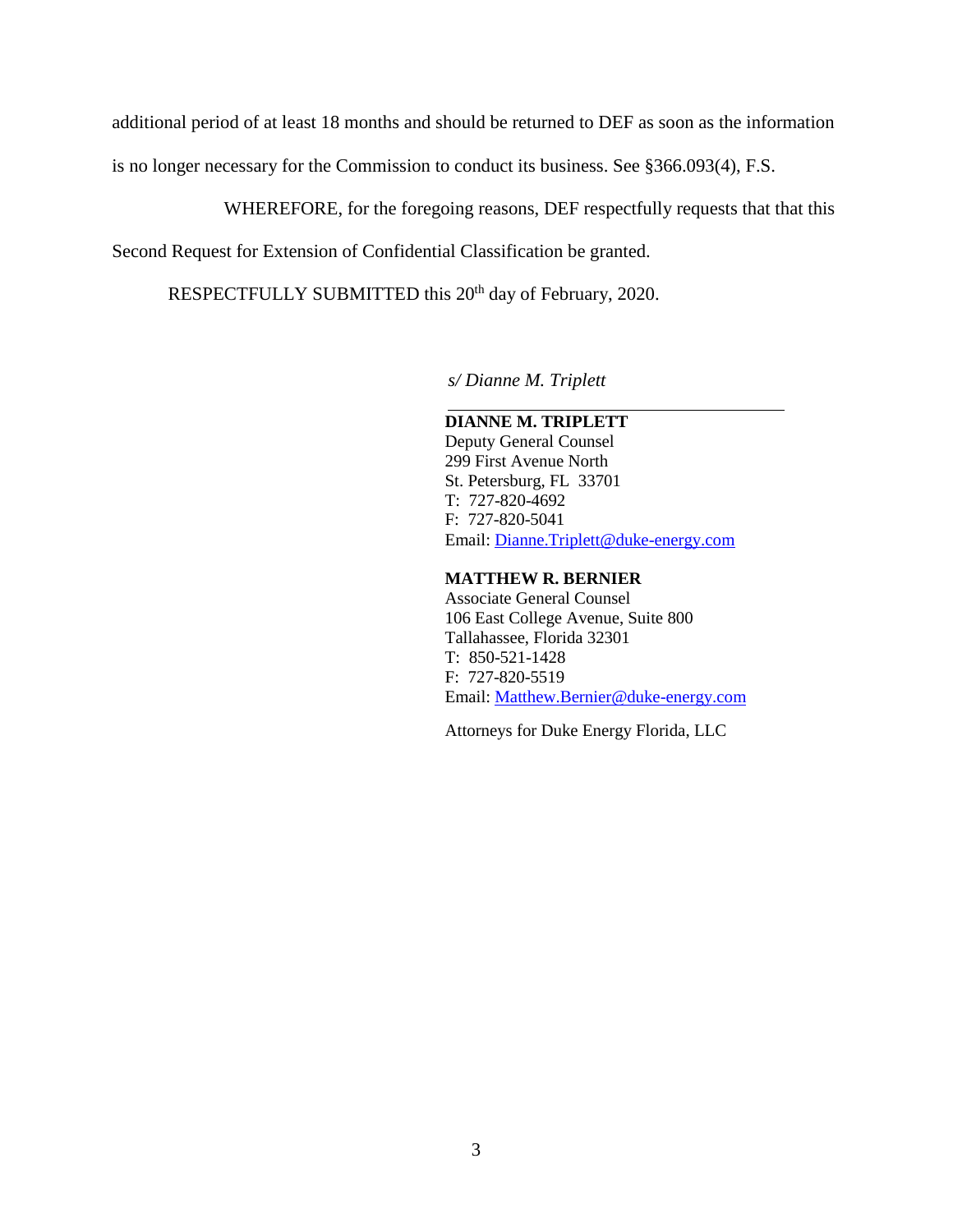### **CERTIFICATE OF SERVICE**

I HEREBY CERTIFY that a true and correct copy of the foregoing has been furnished via electronic mail to the following this  $20<sup>th</sup>$  day of February, 2020.

*s/ Dianne M. Triplett* 

Attorney

| Theresa L. Tan                              | C. Rehwinkel / J. Kelly           |
|---------------------------------------------|-----------------------------------|
| Office of the General Counsel               | <b>Office of Public Counsel</b>   |
| <b>Florida Public Service Commission</b>    | c/o The Florida Legislature       |
| 2540 Shumard Oak Blvd.                      | 111 West Madison Street, Room 812 |
| Tallahassee, FL 32399-0850                  | Tallahassee, FL 32399-1400        |
| ltan@psc.state.fl.us                        | rehwinkel.charles@leg.state.fl.us |
|                                             | kelly.jr@leg.state.fl.us          |
| Jon C. Moyle, Jr. / Karen A. Putnal         |                                   |
| 118 North Gadsden Street                    | James W. Brew                     |
| Tallahassee, FL 32301                       | <b>Stone Law Firm</b>             |
| jmoyle@moylelaw.com                         | 1025 Thomas Jefferson Street, NW  |
| kputnal@moylelaw.com                        | Eighth Floor, West Tower          |
|                                             | Washington, DC 20007-5201         |
| Robert Scheffel Wright / John T. LaVia, III | jbrew@smxblaw.com                 |
| Gardner Law Firm                            |                                   |
| 1300 Thomaswood Drive                       |                                   |
| Tallahassee, FL 32308                       |                                   |
| schef@gbwlegal.com                          |                                   |
| jlavia@gbwlegal.com                         |                                   |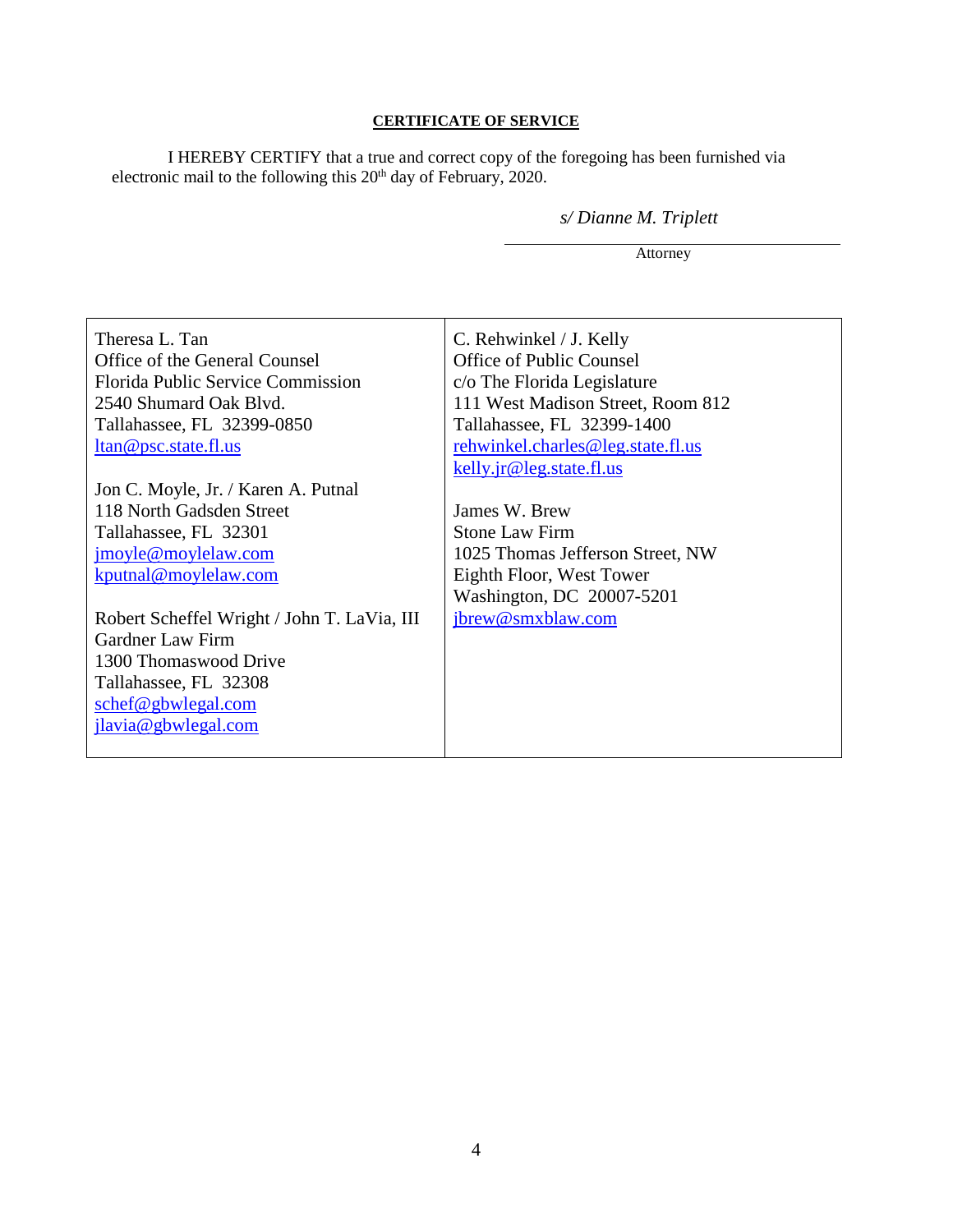### **BEFORE THE FLORIDA PUBLIC SERVICE COMMISSION**

| In re: Petition for approval to include in DOCKET NO. 150148-EI<br>base rates the revenue requirement for the<br>CR3 regulatory asset, by Duke Energy<br>Florida, Inc. |                          |
|------------------------------------------------------------------------------------------------------------------------------------------------------------------------|--------------------------|
| In re: Petition for issuance of nuclear asset- DOCKET NO. 150171-EI<br>recovery financing order, by Duke Energy                                                        |                          |
| Florida, Inc. d/b/a Duke Energy.                                                                                                                                       | DATED: February 20, 2020 |

# **AFFlDA VIT OF MARCIA OLIVIER IN SUPPORT OF DUKE ENERGY FLORIDA'S SECOND REQUEST FOR EXTENSION OF CONFIDENTIAL CLASSIFICATION**

#### ST ATE OF FLORIDA

### COUNTY OF PINELLAS

BEFORE ME, the undersigned authority duly authorized to administer oaths, personally appeared Marcia Olivier, who being first duly sworn, on oath deposes and says that:

1. My name is Marcia Olivier. I am over the age of 18 years old and I have been authorized by Duke Energy Florida (hereinafter "DEF" or the "Company") to give this affidavit in the above-styled proceeding on DEF's behalf and in support of DEF's Second Request for Extension of Confidential Classification regarding the documents produced in response to Audit Control No. 16-270-2-1, i.e., Staff's audit workpapers (Document No. 08722-16) (hereinafter the "Request"). The facts attested to in my affidavit are based upon my personal knowledge.

2. I am the Director of Rates and Regulatory Planning for Florida. This section is responsible for overseeing rate cases, reporting actual and projected earnings surveillance results, and supporting state regulatory initiatives for DEF. *As* the Director of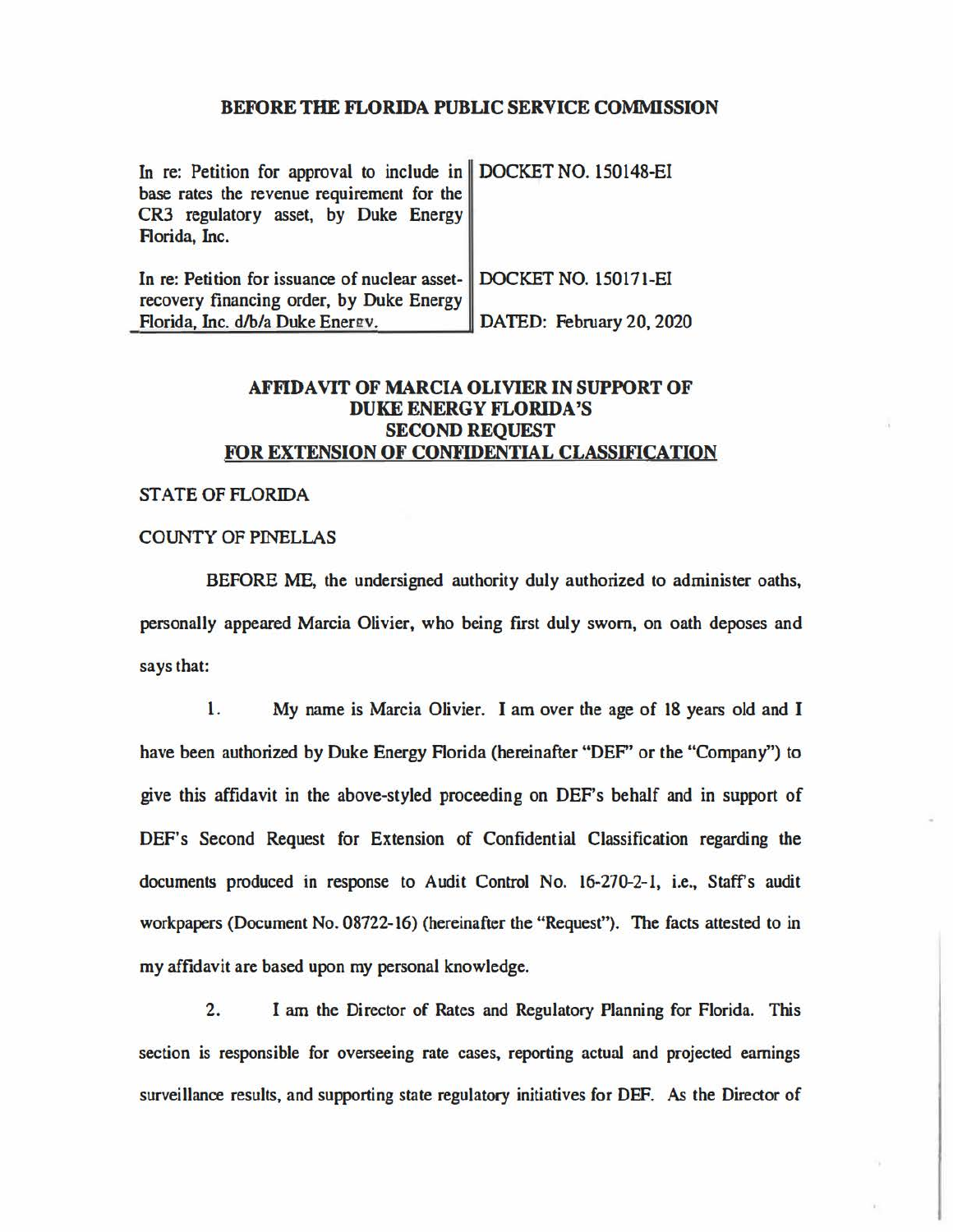Rates and Regulatory Planning, I am responsible, along with the other members of the section, for calculating and itemizing DEF's total CR3 regulatory asset value consistent with the Revised and Restated Stipulation and Settlement Agreement ("RRSSA").

3. DEF is seeking an extension of confidential classification for portions of Florida Public Service Commission Staff-Generated Auditors' Workpapers (the '"Workpapers"). These workpapers relate to Staff's Audit of actual up-front bond issuance costs. DEF is requesting an extension of confidential classification of this information because it contains sensitive business information, the disclosure of which would impair the Company's efforts to contract for goods and services on favorable terms.

4. Portions of the workpapers, contain sensitive business information including contractual legal service costs and banking information of law firms, consulting firms, and investor rating service companies retained by DEF to work on the securitization project. These law firms, consulting firms. and financial service advisors provided legal advice, opinions, and guidance on various issues related to complicated CR3 securitization and bond issuance matters. Portions of these workpapers contain competitive contractual legal and consulting expenses including rates and costs of the law firms and consulting firms, that would adversely impact DEF"s competitive business interests if disclosed to the public. In order to obtain specialized legal, financial, and consulting assistance related to the up-front bond issuance, DEF must be able to assure these firms that sensitive business information, such as service fees, banking information, attorney and consultant billing rates and estimated costs for representation will be kept confidential.